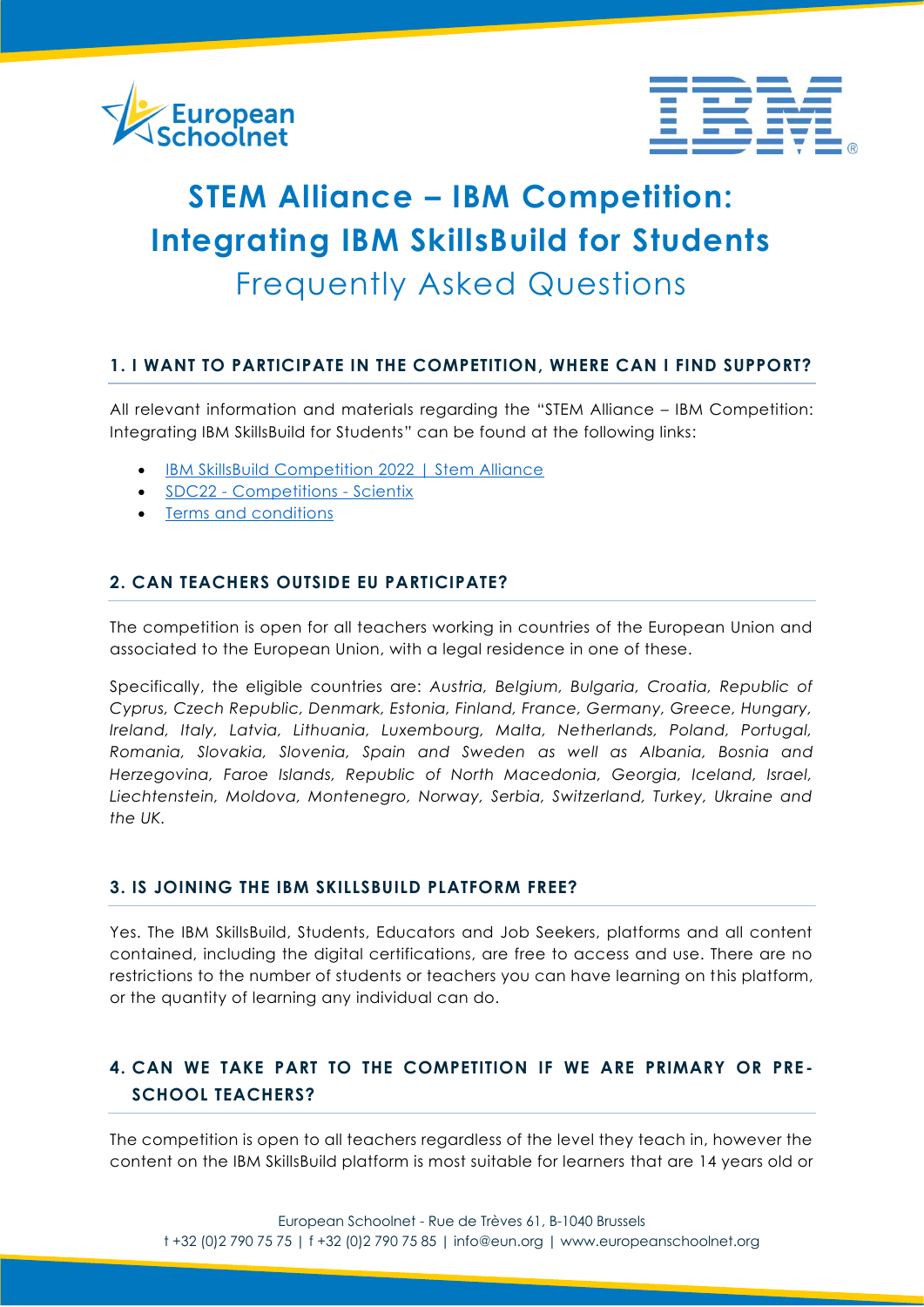



older. Please review the content on the IBM SkillsBuild platform [\(https://skillsbuild.org/\)](https://skillsbuild.org/) to inform your decision on its suitability to your students.

#### **5. HOW LONG SHOULD MY LESSON PLAN BE?**

We recommend no more than 2 didactical hours. One didactical hour is usually 45-60 minutes of lesson time, so we recommend that your lesson plan does not take longer than 120 minutes to implement.

#### **6. SHOULD I IMPLEMENT THE LESSON PLAN ONLINE OR FACE-TO-FACE?**

Lesson Plans can be developed for didactical units both taking place online and faceto-face. You can also combine both, for example, with a flipped-classroom approach.

# **7. I AM CONCERNED WITH MY STUDENTS' PRIVACY WHILE USING THE PLATFORM. DOES THE IBM SKILLSBUILD PLATFORM COMPLY WITH GDPR?**

IBM SkillsBuild complies with the European privacy standards, i.e., with the EU Regulation on Data Protection (GDPR) which came into force on 25 May 2018.

If you are still concerned, you can ask your students to register using pseudonyms or you could assign them with these (e.g., "student1", "student2", …).

## **8. TO BE ABLE TO JOIN AS TEACHER WITH MY CLASS SHOULD I USE MY INSTITUTION ACCOUNT?**

You can use any type of account, as detailed below. If using a school/organisation email (or account type not listed below) please choose the option to create a custom ID using that email.

Hi there! How would you like to sign up for IBM SkillsBuild for Students?



European Schoolnet - Rue de Trèves 61, B-1040 Brussels t +32 (0)2 790 75 75 | f +32 (0)2 790 75 85 | info@eun.org | [www.europeanschoolnet.org](http://www.europeanschoolnet.org/)